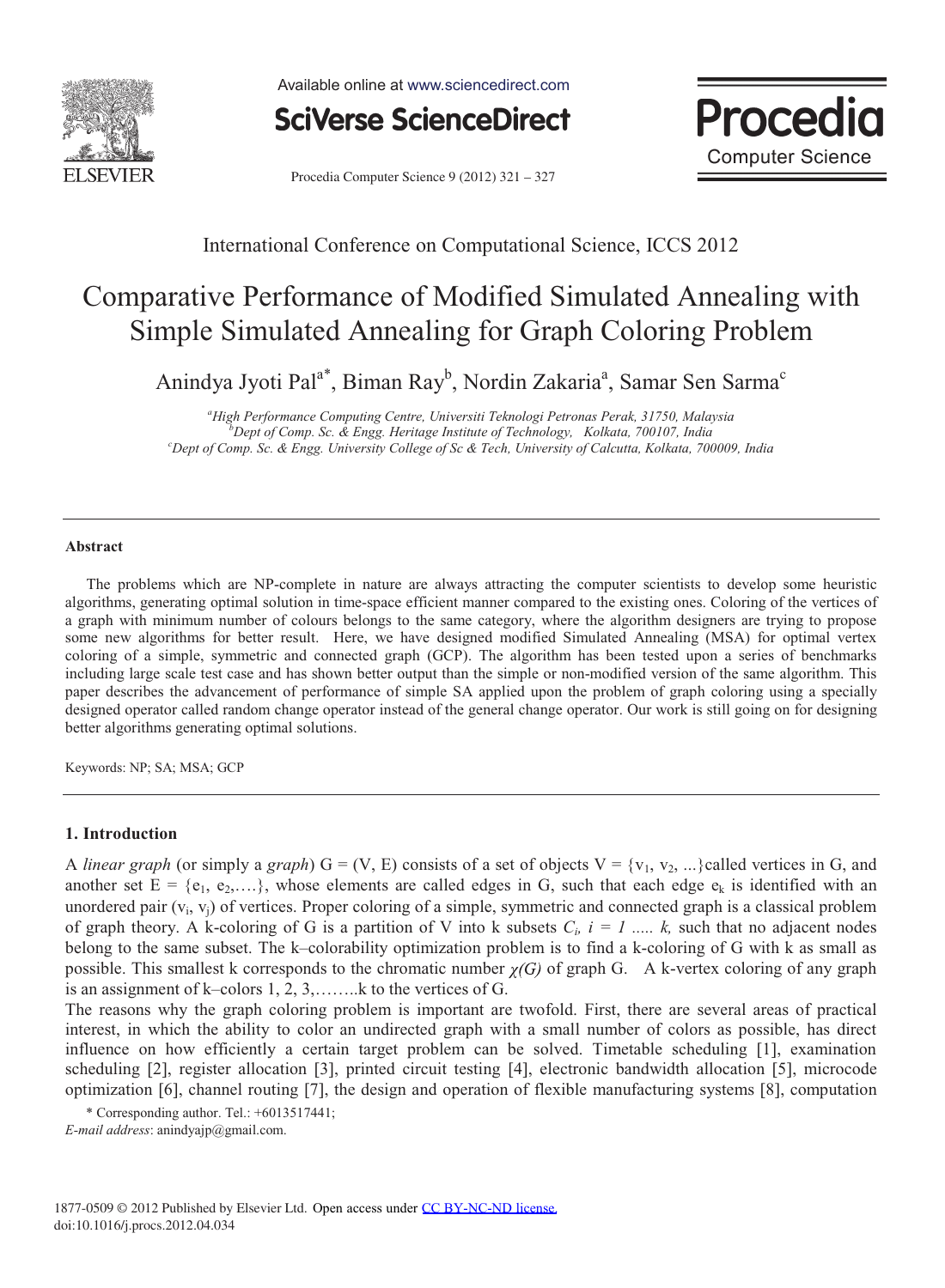of sparse Jacobian elements by finite differencing in mathematical programming [9], etc are some examples of such areas. The other reason is that, the graph coloring problem has been shown to be computationally hard at a variety of levels: not only its decision problem variant is NP-complete [10], but also its approximate version is NP-hard [11].

These two reasons are important enough to justify the importance for new heuristics to solve graph coloring problem. A variety of heuristics and metaheuristics approaches have been proposed to produce optimal or near optimal colorings over the years by different researchers.

## **2. Heuristics and Metaheuristics for Graph Coloring**

Sequential coloring approaches are the simplest heuristic methods. First, the vertices are sorted, and the top vertex is put in first color class. In order the remaining vertices are considered, and each nonadjacent vertex with respect to the already color class vertex, is placed in the color class number one. If no such class exists, then a new class is created. For the initial ordering, several different schemes have been used. The Largest First (LF) approach of Welsh and Powell [12] sorts the vertices by decreasing degree. The Smallest Last (SL) ordering of Matula [13] lists the smallest degree vertices in reverse order. Both LF and SL tend to color the higher degree nodes first. Although these methods are simple to implement and fast, but colorings they produce remain far from the optimal. By performing interchanges, the colorings produced by these sequential coloring algorithms can be improved. At each stage, if performing the interchange allows the current vertex to be colored without adding a new color, a previously colored vertex is switched to another class. As a result we get, Largest First with Interchange (LFI) and Smallest Last with Interchange (SLI) [13]. To reorder the nodes at each stage, other techniques have been developed. The next vertex to color is chosen based on its saturation degree — the number of color classes for which the vertex is adjacent to at least one vertex in that class, in DSATUR [14]. All the methods discussed above are choosing a vertex first and then assign an appropriate color. There are other approaches where each color is completed before introducing a new one. One such deterministic heuristics, Recursive Largest First (RLF), proposed by Leighton [2], is following this idea. In that method vertices of one color class got selected at a time. To improve the performance of simple heuristics sometimes, randomizations are also used. This idea is reflected in the work of Johnson, et al. [15], who developed the XRLF method. In that algorithm, several candidate classes are generated for each color, and the one with least degree in the remaining graph is chosen.

Metaheuristics, such as simulated annealing [16], tabu search [17], genetic algorithms [18] and neural networks [19], have also been applied to graph coloring. In most of the metaheuristics proposed, have the objective not to get stuck in local optima. They try to incorporate local search also which helps to move out from that situation in cost of deteriorating the value of the objective function. Application of simulated annealing to graph coloring was proposed by Chams, Hertz and Werra [20]. In their work they discussed, both pure simulated annealing and impure or hybrid version (combining XRLF and simulated annealing). In the hybrid method, XRLF is used to construct color classes until the pre specified number of vertices in the graph. Simulated annealing is then applied to color the remaining vertices. An extensive experimentation using several variants of simulated annealing on random graphs of varying size and density, was performed by Johnson, et al. [15]. A tabu search implementation for graph coloring was proposed by Hertz and Werra [21]. This tabu search gives good solutions and outperforms simulated annealing on different instances of random dense graphs. In their method, they attempted by changing k(number of colors) values to find a legal improved coloring. Another hybrid approach has been proposed by Hertz and Werra, where used tabu search within a sequential procedure to find large.

In the context of graph coloring evolutionary algorithms (EA) have also been applied by number of workers. In EA, a population of solutions is generated and using cooperation step and a self-adaptation step for number of iterations, it move towards betterment. In the cooperation step, solutions in the current population exchange information with the goal of producing new solutions that inherit good attributes. In the self-adaptation step, solutions modify their internal structure without interacting with other solutions in the population. In case of genetic algorithms (GA), iterations are referred to as generations, cooperation step is nothing but the crossover operators and the selfadaptation step consists of mutation. A hybrid method combining a simple descent method to achieve selfadaptation within the general framework of a genetic algorithm was proposed by Costa, Hertz and Dubuis [22]. In the descent method, proposed by Hertz and De Werra [21], by some means neighboring solution is generated from the solution. For assigning weights to edges, the objective function is modified. To avoid manipulating the same conflicting edges every time, in each generation, the weights are changed. The mutation operator generates a solution by a randomly chosen neighbor, with a given probability. A union crossover, originally designed by Costa [23] for a scheduling application, was adapted for graph coloring to implement the cooperation step. Another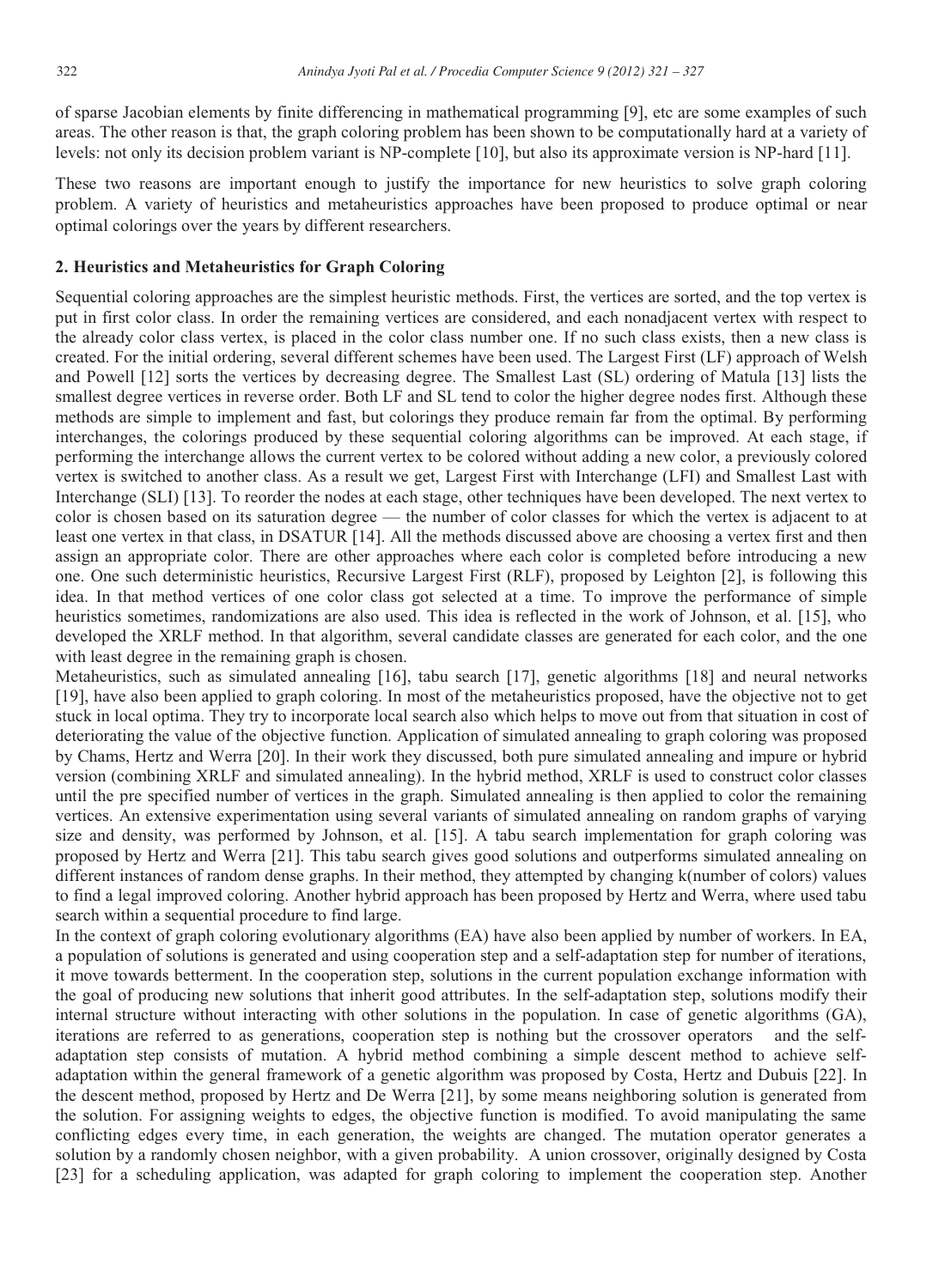evolutionary method for graph coloring was proposed by Fleurent and Ferland [24]. In their work they used a graphadapted recombination operator. To evaluate the diversification of the solutions in the population an entropy measure was employed. All the solutions of the population are same for zero entropy value. This measure will not only act as stopping rules but also can influence parent selection. Members of the population are subject to local search, is also another feature of this work. Eiben, et al. [25] employed the 3-coloring problem to test several variants of an asexual evolutionary algorithm. In that work, they used an order-based representation and an adaptation mechanism. They finally applied this result for constraint satisfaction problems

Graph coloring problem has also been solved by neural networks. The first work was done by Dahl [26], and later continued by Jagota [27]. In neural network approach, k-coloring problem was mapped to a Hopfield network. This process is two step process. The first step is to reduce the problem to maximum independent set (MIS) problem, and in the second step, MIS will be mapped onto a Hopfield network. Jagota follows the approach of choosing an initial k value and gradually decreasing it in an attempt to find improved feasible colorings. The current k value is increased, if the algorithm fails to find a feasible coloring in one phase. The initial k is set to a sufficiently large value. As a result, the algorithm is guaranteed to yield a proper coloring. The algorithm was tested on a set of 30 graphs associated with the Second DIMACS Challenge [28]. The results were compared with the parallel procedure Hybrid of Lewandowski and Condon [29]. In all but 6 instances, Jagota's implementation is outperformed by Hybrid.

Kong, Wang, Andrew and Guo [30] presented a new hybrid genetic algorithm (GA), which embeds two kinds of local search algorithms - enumerative search and random search within the GA framework. In addition, they integrate a partition based encoding scheme with a specialized crossover operator into their GA method. Experimental results showed that their new algorithm outperforms the best-published results in terms of the quality of solutions and the computing time needed. Lim and Wang [31] applied various meta-heuristics including genetic algorithm, simulated annealing and tabu search for robust graph coloring problem (RGCP). Sivanandam, Sumathi and Hamsapriya [32], described a new permutation based representation of graph coloring problem. They employed a migration model of parallelism for GA with Message passing interface (MPI). They used three-crossover operators namely greedy partition crossover (GPX), Uniform independent set crossover (UISX), and Permutation-based crossover (PX) are used. The results on the benchmark graphs show that GPX performs well in terms of convergence and PX in terms of execution time. Kumar, Toley and Tiwary [33] considered a formulation of the biobjective soft graph coloring problem, so as to simultaneously minimize the number of colors used as well as the number of edges that connect vertices of the same color. They used multi-objective evolutionary algorithms (MOEA) for good diversity and (local) convergence. They also adapted the single objective heuristics to yield a Pareto-front and observed that the quality of solutions obtained by MOEAs is much inferior. Recently, Ray, Pal, Bhattacharya and Kim [34] have used a new operator, called double point Guided Mutation operator with a special feature. An evolutionary algorithm with double point Guided Mutation for the Graph Coloring problem is proposed by them, which increased the performance level of simple GA dramatically.

 We have provided a partial review of the graph coloring literature, focusing on different heuristic and hybrid approaches. For more information on the graph coloring problem and a more comprehensive bibliography, we refer Michael Trick's "Network Resources for Coloring a Graph" (http://mat.gsia.cmu.edu/COLOR/color.html), Joseph Culberson's "Graph Coloring Page" (http://webdocs.cs.ualberta.ca/~joe/Coloring/index.html).

## **3. Modified Simulated Annealing approach for Graph Coloring Problem**

SA's major advantage over other methods is an ability to avoid becoming trapped in local minima. The algorithm employs a random search, which not only accepts changes that decrease the objective function f (assuming a minimization problem), but also some changes that increase it. The latter are accepted with a probability

#### $p = exp(-\delta f/T)$ ,

where  $\delta f$  is the increase in f and T is a control parameter, which by analogy with the original application is known as the system *''temperature*" irrespective of the objective function involved. The most important elements of the SA algorithm are:

- a representation of possible solution
- an operator of random changes in solutions to generate a neighbor solution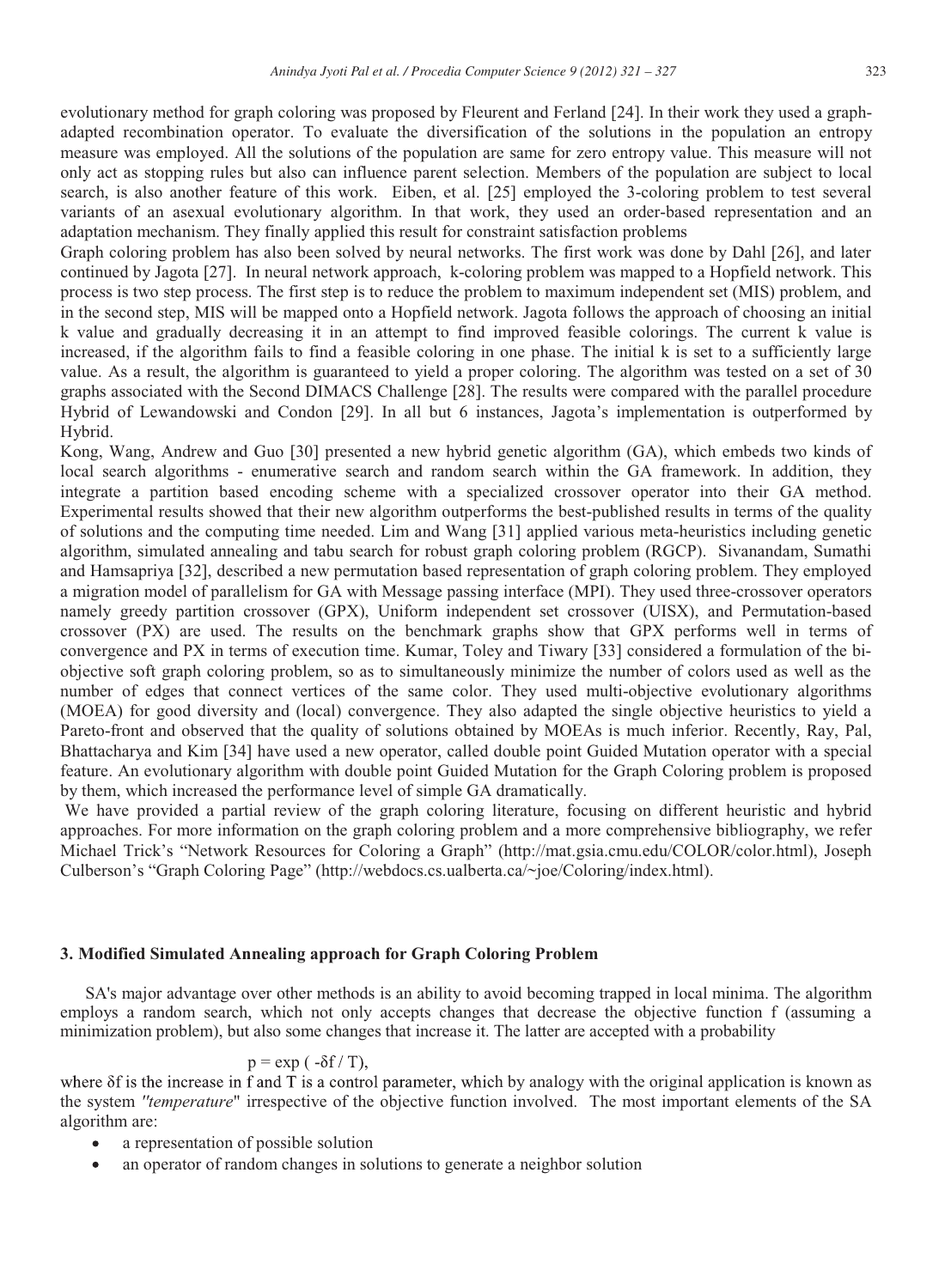- a means of evaluating the solution's cost function and  $\bullet$
- an annealing *schedule*  an initial temperature and rules for lowering it as the search progresses

## *3.1 Representation of Possible Solution & Cost*

Here we represent the solution as a set of integers  $(1, 2, 3, \ldots)$ . These integers are nothing but the color of the nodes. The positions of these integers are the node numbers for which those particular colors have been assigned. An example of a solution (means coloration) for a graph of 5 vertices is shown below:

1 2 1 3 4

Here the nodes 1 and 3 have the same color 1.  $2^{nd}$ ,  $3^{rd}$  and  $4^{th}$  nodes have the colors 2, 3 and 4 respectively.

The cost function is nothing but the total number of colors used, i.e., distinct integers in the solution, e.g., the above solution has the cost 4.

The initial solution can be generated by randomly assigning colors to different nodes from n number of colors (n is the number of vertices). After generating initial solution randomly it may denote valid coloration or it may not. We have used a check operator to check its validity. But we have not discarded the solution if it's invalid. Instead, we use a repair operator *repair*, which converts the invalid solution to a valid one.

This *repair* checks whether two adjacent nodes have the same color or not. In that particular case, it replaces one such color by any randomly generated color except the earlier color. The repair operator is working in the following manner:

## *Repair operator (repair)*

Step 1) Find out the vertex  $v_{\text{mc}}$  with maximum confliction in the solution S Step 2) Repeat until S is valid Step 2.1) Change the color of  $v_{\text{mc}}$  using random color from the range (1 to m\_color) Step 2.2)  $m_{\text{color}} \leftarrow m_{\text{color}} - 1$ 

## *3.2 Operator of Random Changes in Solution to Generate a Neighbouring Solution*

 Here instead of using some operators to generate a neighboring solution randomly, we have used a special operator, which operates on a particular point of the solution randomly, to generate neighboring solution under a special guidance. The working of this operator is as follow:

*Random change operator (rand\_change\_op)* 

Step 1) Choose a random position x in solution S

Step 2) Change the color of  $x<sup>th</sup>$  position of S using a random color from the range (1 to m\_color) to generate new solution S'

Step 3) Check validity of S'

Step 4) If S' is valid coloration

Step 4.1) m color  $\leftarrow$  m color - 1

Step 5) Else

Call *repair* operator to make it a valid coloration

When, we are working with the above two operators, we have considered a range of colors (1 to m\_color). The initial value of this m\_color is not n (number of vertices), instead we have considered as maximum\_degree + 1. Sometimes if there is no improvement of solution we have considered the bad solution with certain probability.

## *3.3 An Annealing Schedule*

 Initially we have considered the value of T as 10000 after trial and error method and at each step we have reduced the temperature by 0.01.

Now using all those operators let us write the complete algorithm for Modified Simulated Annealing (MSA) for Graph Coloring Problem (GCP).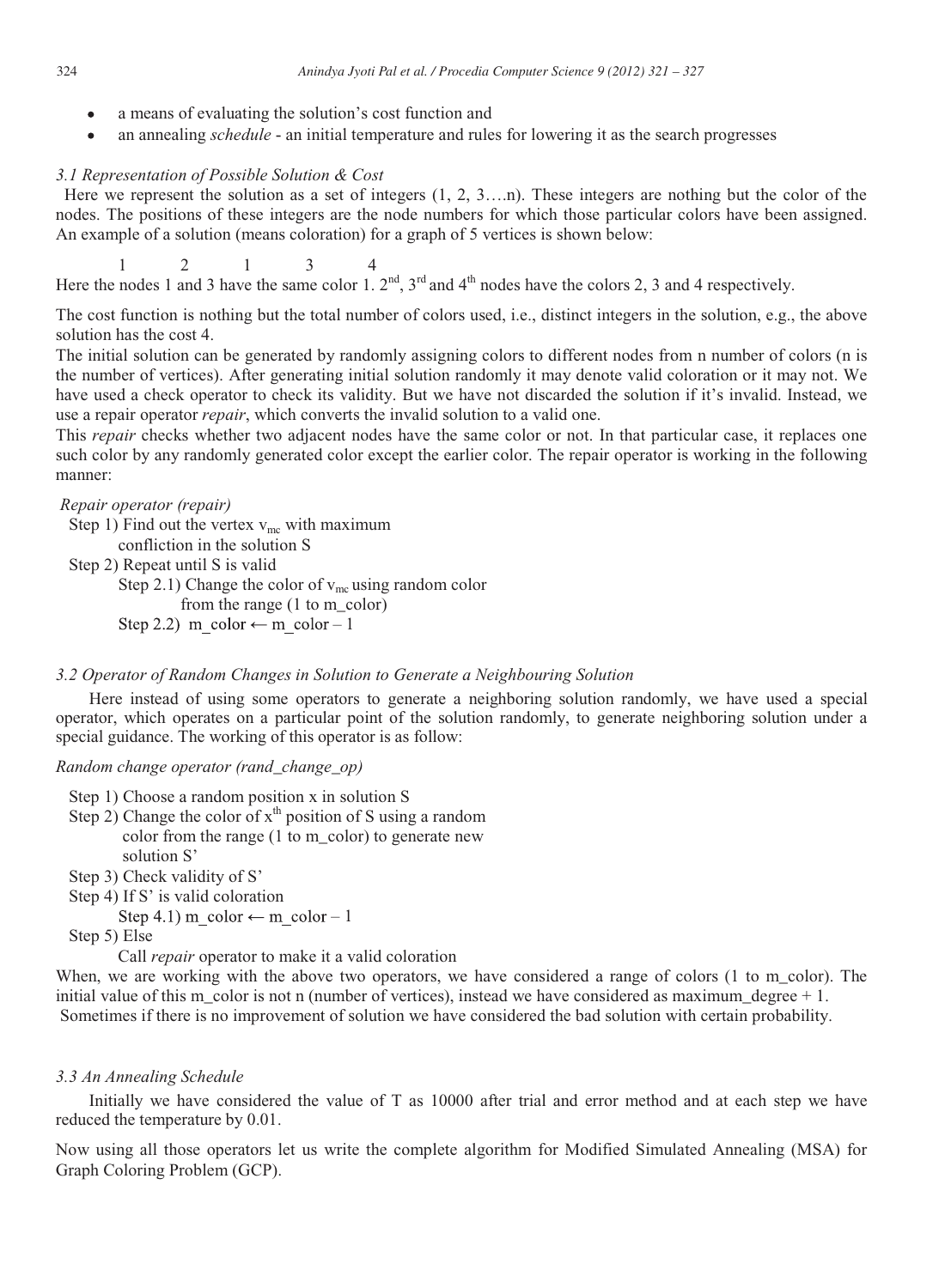*3.4 Algorithm MSAGCP*  INPUT: Adjacency matrix (n x n) of the graph with n vertices

```
Step 1) Initialize: T \leftarrow 10000 Step 2) Create one solution (S) using random coloration 
 Step 3) If the coloration is not a valid 
                   call repair to make it valid 
 Step 4) Calculate cost of S, C(S) 
Step 5) Repeat until exit condition
        Step 5.1) Apply rand_change_op operator on S 
                     to obtain new solution S' 
        Step 5.2) Calculate cost of S', C(S') 
        Step 5.3) If C(S') < C(S)Step 5.3.1) S \leftarrow S'Step 5.4) Else 
                   Step 5.4.1) delta \leftarrow C(S) - C(S')Step 5.4.2) pb \leftarrow e<sup>-delta'</sup> T
                    Step 5.4.3) If pb > random [0, 1] 
                             Step 5.4.3.1) S \leftarrow S'Step 5.4.4) T \leftarrow T - 0.01 Step 6) Output the coloration.
```
#### **4. Computational Experiments**

In this section, we present experimental results obtained by MSAGCP and make comparisons with the simple version of the same algorithms SAGCP. SAGCP is the simplified version or better to say the original version of simulated annealing, where the new operator *rand\_change\_op* is not there*.* Instead, just from the current solution changing the color of one position randomly, the neighboring solution was generated. In this section we present the results of our algorithm on some benchmark graphs given at http://mat.gsia.cmu.edu/COLOR04/. MSAGCP has been implemented in ANSI C and run on a Xeon 2.4GHz machine with 1GB of RAM running the Linux operating system. Initially we have considered the value of T as 10000 after trial and error method and at each step we have reduced the temperature by 0.01. The exit condition (exit\_condition) of the algorithm is either the value of the temperature is 0 or the chromatic coloring has been generated. Both the two algorithms are tested on each of the benchmarks 10 times and the averages of ten execution times are given. In describing the instances, in the  $\gamma(G)$ column, the chromatic numbers are given, where it is not known, ? is given along with the still known best result. In general, our observation is that, the SAGCP is taking a huge amount of time and failed to converge to optimal result in most of the cases. But due to the introduction of the new operator *rand\_change\_op* in MSAGCP, the convergence is faster and most of the cases it has generated optimal or near optimal result. For the queen series graphs, except those cases presented, in all other instances we got the result which is far from the optimal. Basically, the graphs which are hard in nature, our MSAGCP failed to generate optimal results. Table-1 shows the experimental results of the two algorithms and also the time taken by them.

| <b>Instances</b>     |     |      | $\chi(G)$     | <b>SAGCP</b>   | Time of SAGCP(S) | <b>MSAGCP</b> | Time of MSAGCP(S) |
|----------------------|-----|------|---------------|----------------|------------------|---------------|-------------------|
| 1-FullIns 5.col.b    | 282 | 3247 | $\frac{2}{6}$ |                | 4078             |               | 1022              |
| 1-Insertions 5.col.b | 202 | 1227 | 2/6           |                | 2098             |               | 796               |
| 2-FullIns 4.col.b    | 212 | 1621 | $\frac{2}{6}$ |                | 4458             |               | 3454              |
| 2-Insertions 4.col.b | 149 | 541  |               |                | 560              |               | 196               |
| 3-FullIns 4.col.b    | 405 | 3524 | 2/7           | 1 <sub>2</sub> | 10706            |               | 2078              |
| 3-Insertions 4.col.b | 281 | 1046 | 2/5           |                | 3086             |               | 658               |
| 4-FullIns 3.col.b    | 114 | 541  | ?77           |                | 2286             |               | 127               |
| 4-Insertions 4.col.b | 475 | 1795 | 2/5           |                | 20765            |               | 7835              |
| 5-FullIns 3.col.b    | 154 | 792  | 2/8           |                | 3395             |               | 517               |

Table 1. Comparative Results Between SAGCP and MSAGCP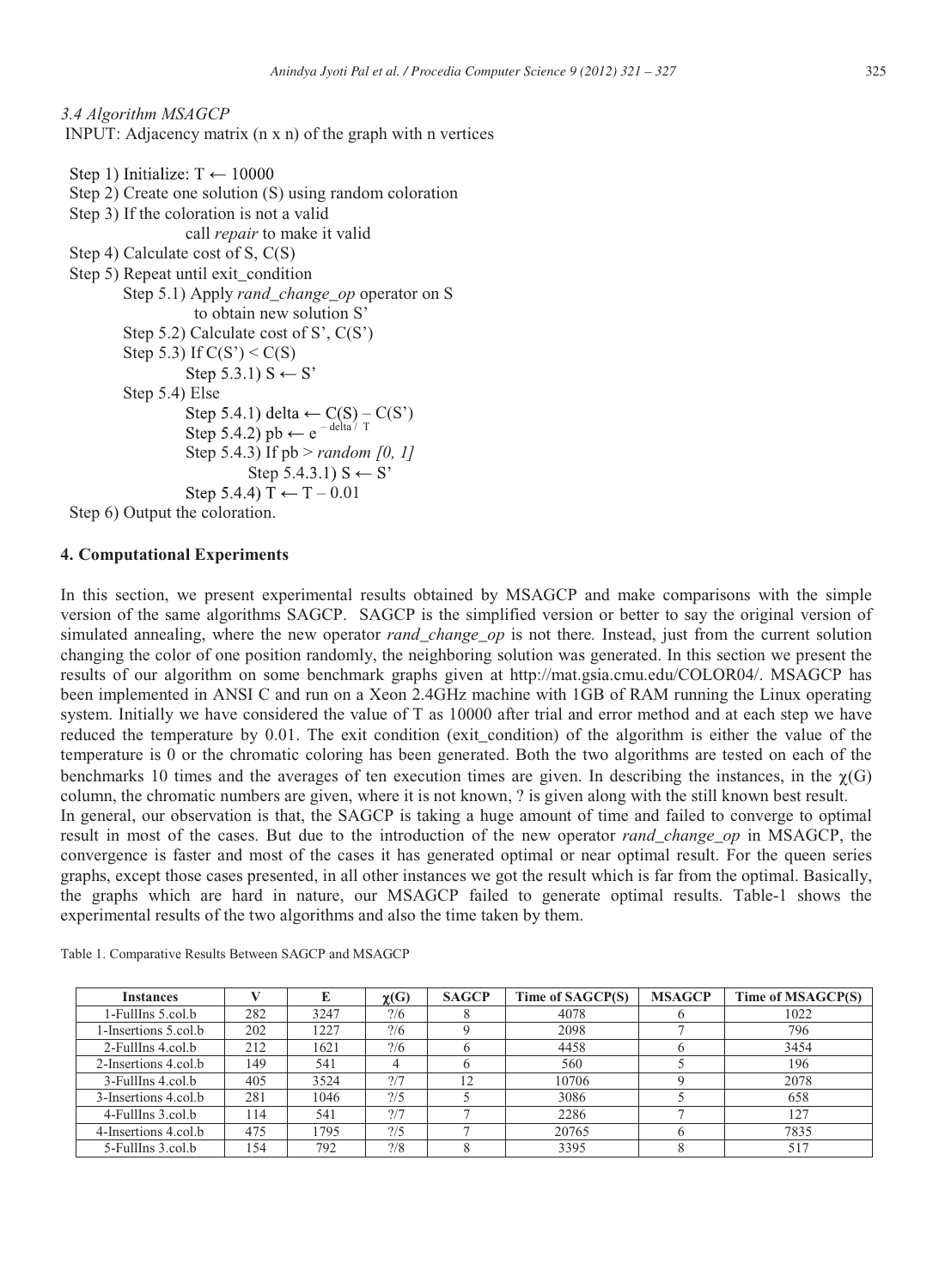| anna.col.b               | 138 | 493   | 11             | 13             | 9855  | 11             | 2535  |
|--------------------------|-----|-------|----------------|----------------|-------|----------------|-------|
| david.col.b              | 87  | 406   | 11             | 11             | 10672 | 11             | 2972  |
| games120.col.b           | 120 | 638   | 9              | 10             | 2874  | 9              | 122   |
| homer.col.b              | 561 | 1628  | 13             | 17             | 15438 | 12             | 4052  |
| huck.col.b               | 74  | 301   | 11             | 11             | 1295  | 11             | 31    |
| jean.col.b               | 80  | 254   | 10             | 11             | 520   | 10             | 45    |
| miles1000.col.b          | 128 | 3216  | 42             | 50             | 25084 | 45             | 7702  |
| miles1500.col.b          | 128 | 5198  | 73             | 80             | 15633 | 75             | 5885  |
| miles750.col.b           | 128 | 2113  | 31             | 35             | 12767 | 31             | 2437  |
| mug100 25.col.b          | 100 | 166   | $\overline{4}$ | $\overline{4}$ | 276   | $\overline{4}$ | 38    |
| mug88 25.col.b           | 88  | 146   | $\overline{4}$ | $\overline{4}$ | 496   | $\overline{4}$ | 60    |
| mulsol.i.1.col.b         | 197 | 3925  | 49             | 58             | 10439 | 52             | 2861  |
| myciel6.col.b            | 95  | 755   | 7              | 8              | 12436 | $\tau$         | 6683  |
| queen5 5.col.b           | 25  | 160   | 5              | $\overline{7}$ | 186   | 5              | 40    |
| queen7 7.col.b           | 49  | 476   | $\overline{7}$ | $\mathbf Q$    | 276   | $\tau$         | 188   |
| queen9 9.col.b           | 81  | 2112  | 10             | 14             | 388   | 11             | 85    |
| queen $10$ $10$ col.b    | 100 | 2940  | 2/11           | 17             | 798   | 12             | 121   |
| queen $11$ _ $11$ .col.b | 121 | 3960  | 11             | 1.5            | 996   | 11             | 492   |
| $DSJC125.1$ .col.b       | 125 | 736   | $\frac{2}{5}$  | 10             | 1094  | 6              | 201   |
| $DSJC500.1$ .col.b       | 500 | 12458 | 2/15           | 28             | 12865 | 17             | 6219  |
| $le450$ $5a.col.b$       | 450 | 5714  | 5              | 11             | 6742  | 6              | 2768  |
| le450 15a.col.b          | 450 | 8168  | 15             | 20             | 18342 | 17             | 10532 |
| zeroin.i.2.col.b         | 211 | 3541  | 30             | 44             | 8874  | 30             | 2341  |

#### **5. Conclusion and Future Scope**

We have presented experimental results on some of the DIMACS benchmark graphs and compared the modified algorithm's performance with the simple one. Indeed, our MSAGCP able to find the best known results for most of the tested graphs. But in some instances, MSAGCP failed to generate optimal. That may due to the nature of the graph itself. To strengthen conclusions made about the power of the algorithm, it is worth to test it on some other classes of large graphs from the benchmark set as well as from the random graphs. The main purpose of this paper is to study simulated algorithm and its variation on graph coloring problem. In the future, we intend to refine MSAGCP and apply it to optimally color large complex graphs in reasonable time, as well as compare its performance with some other algorithms like genetic algorithm, ant colony optimization or may be some hybrid heuristics.

#### **References**

- 1. D.C. Wood, A technique for coloring a graph applicable to large scale time-tabling problems, *Computer Journal*, vol. 12, pp. 317-319, 1969.
- 2. F. T. Leighton, A graph coloring algorithm for large scheduling problems, *Journal of Research of the National Bureau of Standards*, vol. 84, no. 6, pp. 489-505, 1979.
- 3. F.C. Chow and J.L. Hennessy, Register allocation by priority based coloring, *Proceedings of the ACM SIGPLAN 84 symposium on compiler construction Newyork*, pp. 222-232, 1984.
- 4. M.R. Garey, D.S. Johnson and H.C. So., An application of graph coloring to printed circuit testing, *IEEE Transactions on circuits and systems*, vol. 23, pp. 591-599, 1976.
- 5. A. Gamst, Some lower bounds for class of frequency assignment problems, *IEEE Transactions on Vehicular Technology*, vol. 35, no. 1, pp. 8-14, 1986.
- 6. Micheli G.D., *SYNTHESIS AND OPTIMIZATION OF DIGITAL CIRCUITS.* McGraw-Hill, 1994.
- 7. S.S. Sarma, R. Mondal and A. Seth, Some sequential graph coloring algorithms for restricted channel routing, *INT. J. Electronics*, vol. 77, no. 1, pp. 81-93, 1985.
- 8. K. Stecke, Design, planning, scheduling and control problemsof flexible manufacturing, *Annals of Operations Research*, vol. 3, pp. 187- 209, 1985.
- 9. T.F. Coleman and J.J. More, Estimation of sparse Jacobian Matrices and graph coloring problems, *SIAM. J. Numer. Anal.*, vol. 20, pp 187- 209, 1983.
- 10. Garey, M.R. and D. S. Johnson, *COMPUTERS AND INTRACTABILITY : A GUIDE TO THE THEORY OF NP-COMPLETENESS*. Newyork, W. H. Freeman and Co., 1979.